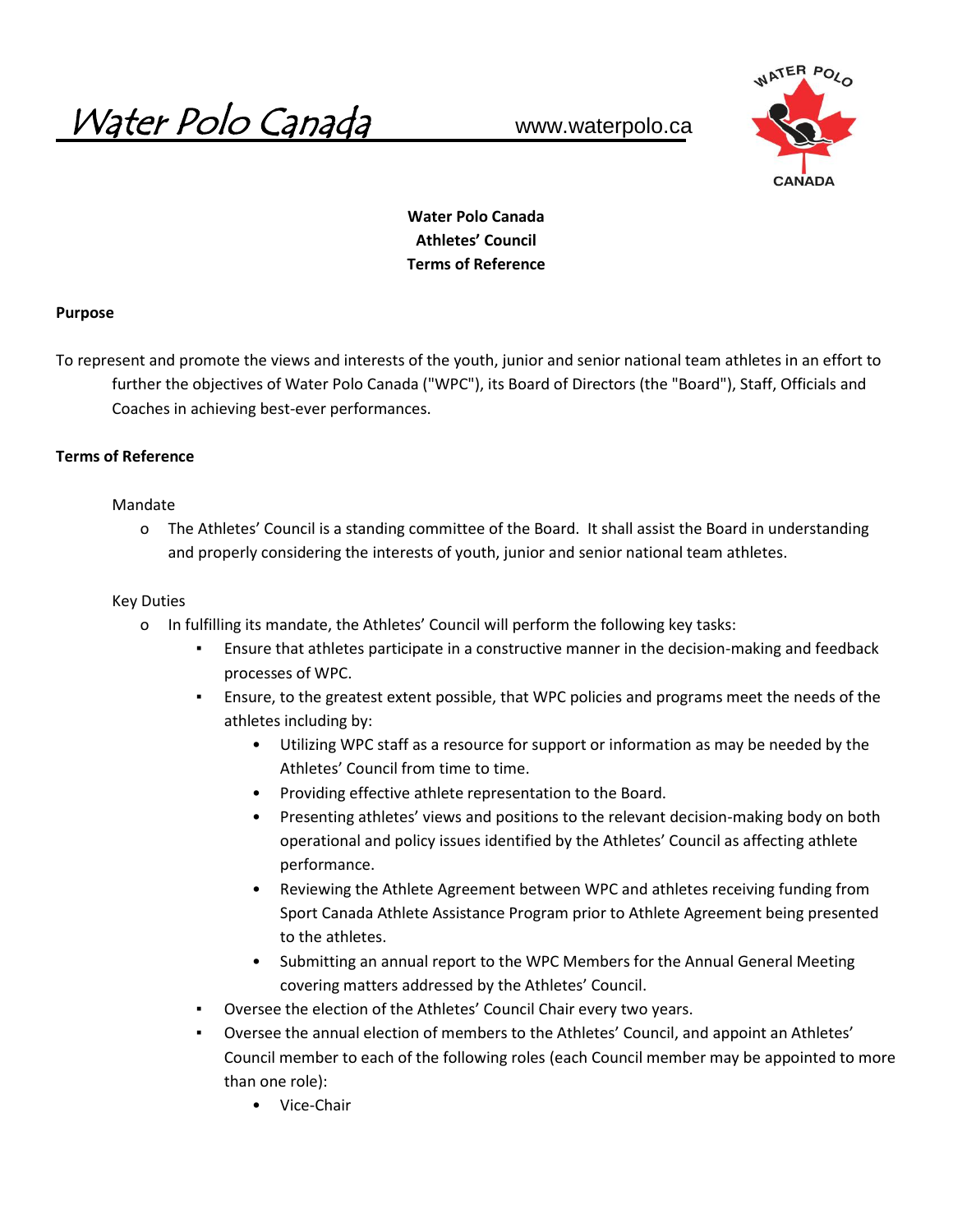Water Polo Canada www.waterpolo.ca



- Liaison to the Men's Junior and Youth National Team Program Athletes
- Liaison to the Women's Junior and Youth National Team Program Athletes
- Liaison to the male WPC athletes associated with NCAA and/or professional leagues
- Liaison to the female WPC athletes associated with NCAA and/or professional leagues
- Liaison to the Senior Men's National Team Program Athletes
- Liaison to the Senior Women's National Team Program Athletes

## Authority

o The Athletes' Council is not entitled to contract on behalf of or bind the Board or WPC. The Athletes' Council provides advice and information to the Board in accordance with its mandate and key duties.

Policy Responsibility

o The Athletes' Council shall be responsible for policy research and oversight of those organizational policies that may be assigned to it for that purpose by the Board from time to time.

## Composition

- o The Athletes' Council shall consist of the five members (the Chair plus four additional individuals) elected from athletes who are carded members of Water Polo Canada or who were carded members of Water Polo Canada within five years of the date of their election to the Athletes' Council ("Eligible Members").
- o A minimum of two men and two women will sit on the Athletes' Council at any given time.
- o A maximum of one retired athlete formerly on each of the Senior Men's and Senior Women's National Team may sit on the Council at any given time. A Council Member is considered an active athlete (i.e., not retired) if they are active on the team at any point during their current term on the Council.

### Election

- o Five representatives will be elected from among the Eligible Members to form the Athletes' Council.
- o Athletes' Council members shall be elected for two-year terms.
- o Nominees for the position of Chair will run in their own category on the ballot; the individual who receives the most votes will be named Chair.
- o All nominees running for a position on the Council (including those running for Chair, if they so wish) will be included in a second category to fill the remaining positions on the Athletes' Council.
- o The individual elected Chair will be removed from consideration for the other Council positions.
- o In order to maintain the gender ratio described above, a minimum of one man and one woman will be elected to the position of Athlete Representative each year (i.e., one Men's Representative and one Women's Representative).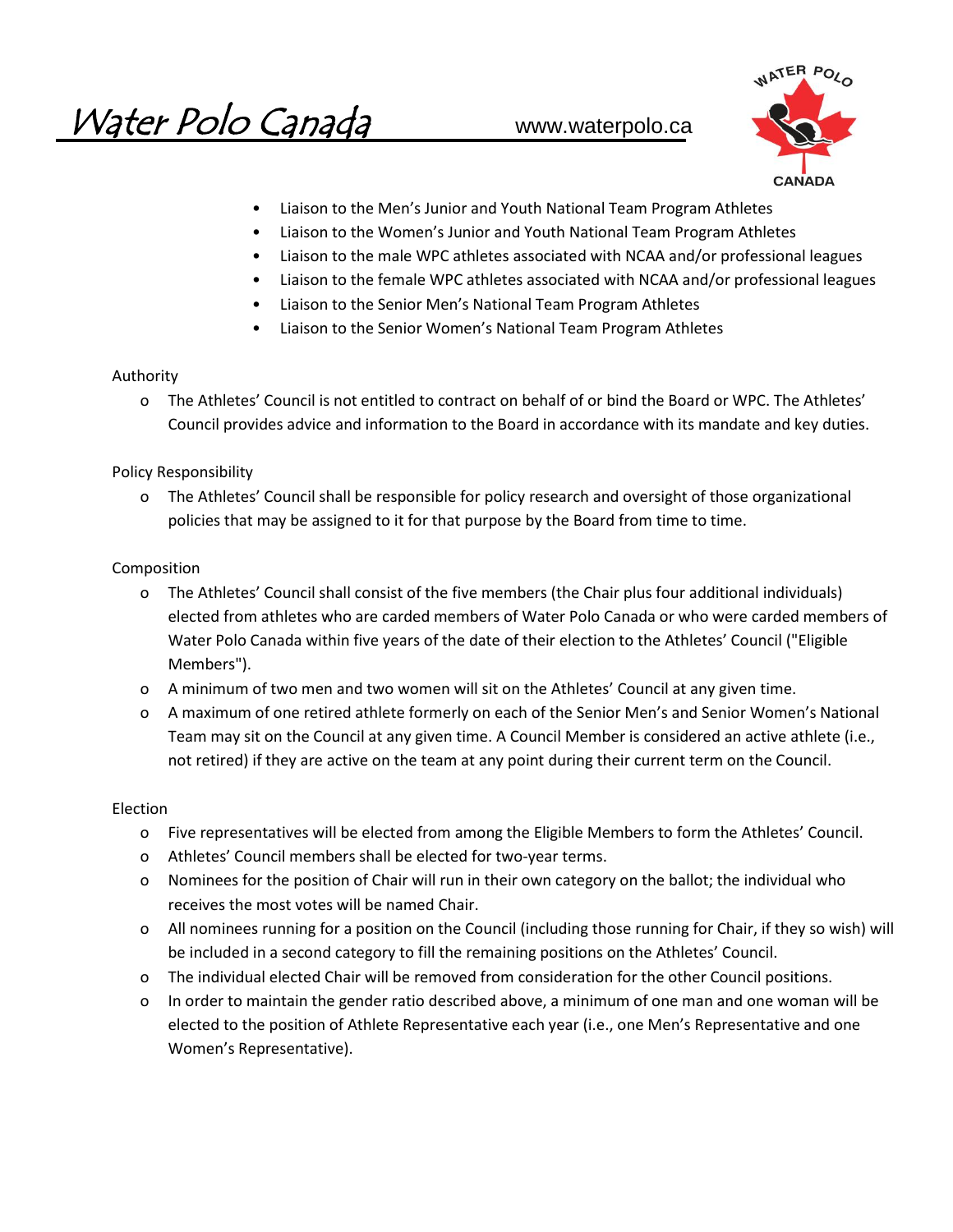

- o The Athletes' Council or the staff of WPC if no Athletes' Council members are then holding office, shall call for interested candidates by October 10 of each calendar year, with interested candidates to submit their names by no later than October 31.
- o A Selection Committee, comprised of members of the WPC Board of Directors and/or retired athletes not associated with the Athletes' Council, will be struck in advance of each election. The roles of this Committee will be to:
	- Confirm that each nominee is eligible to sit on the Athletes' Council (either a current Senior National Team athlete or is a Senior National Team athlete that retired less than five years ago, and is in good standing).
	- In the case of a tie during the election, members of the Committee will confer and cast the deciding vote.
- o All Eligible Members are entitled to cast one (1) ballot in the election. A list of interested candidates shall be circulated to all eligible members by no later than November 7, with electronic (online) or mailin votes to be submitted by no later than November 21.
- o The President of WPC shall fill the available positions on the Athletes' Council, with the exception of the position of Chair, by appointing those Eligible Members who received the most votes. Election results will be announced no later than December 1.
- o In the case that there are no nominees for the position of Chair:
	- An additional Athlete Representative will be elected to the Council to keep the total number of members at five. The fifth Council member will be the individual who received the next-highest number of votes after the man with the most votes and the woman with the most votes.
	- The President of WPC shall name a Chair by appointing one of the five elected members of the Athletes' Council to the position for a one-year term.

# Order of Succession

o Should the Chair be unable to complete their term for whatever reason, Vice-chair shall take over the position of Interim Chair, and an Interim Vice-chair shall be appointed by the President of WPC from the existing Council Members. In this situation, an election will be held the following November to fill the position of Chair, even if the Chair's term was not set to expire.

## Meetings

- o The Athletes' Council will meet by telephone or in person, as required. Meetings will be as called by the Chair of the Athletes' Council. Minutes shall be taken at all official meetings.
- o At least three of the five elected members of the Athletes' Council must be in attendance in order to achieve quorum for voting purposes.
- o Either the Executive Director of WPC, or his appointed representative, will attend each meeting of the Athletes' Council.
- o There will be at least one face-to-face meeting of the Athletes' Council each year.